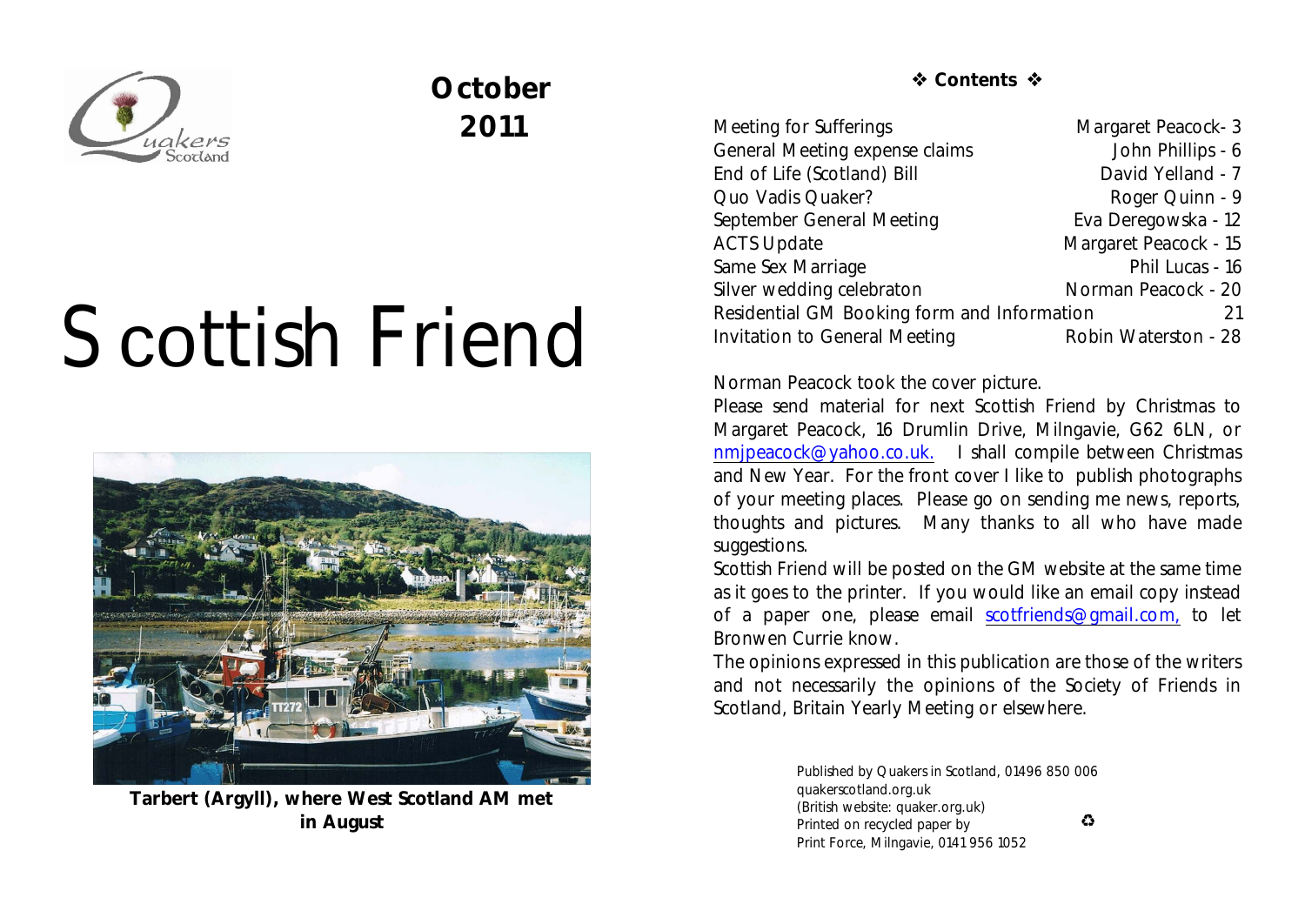#### **Report of Meeting for Sufferings, 1.10. 11 Margaret Peacock**

I mention first the conversation I had just before leaving. Is it better to voice the opinion of one's Meeting, having virtuously ascertained it, or is it better to voice one's own opinion, knowing oneself to be a trusted representative?

At the beginning, as usual, the Clerk of trustees introduced their minutes. Many find this to be "routine, and therefore dispensable", but I always find it interesting. He emphasised accountability, right up to the top, where Clerks of trustees, Sufferings and YM are in the end accountable to YM. With respect to the remodelling of the Large Meeting House, it is a huge undertaking, and will use up b of the proceeds of sale of Courtauld House. Detailed plans will go to the council by the end of the year. Written uggestions from individuals are still welcome; each is read carefully. What sort of main entrance from Euston Road? What sort of toilets? seats? iights?

A main item for the morning was concern over the impact of government cuts on those least able to endure them. Disability allowance and legal aid were singled out as examples. Michael Bartlet, Parliamentary Liaison Officer, sought our blessing on a representation to Ian Duncan Smith, pointing out unfairnesses in his proposals, especially to people with disability, and inviting him to create an equality audit on his proposals.

Catherine West, leader of Islington Council, spoke about its population - very mixed, and they want to keep it that way, although poor people are finding it increasingly difficult to afford London prices. The council is forcing private firms who work for it to pay a living wage, not just a minimum wage, and has brought its cleaning services back in-house, paying a living wage and also saving money.

She introduced us to its Fairness Commission, drawn up by representatives of community council, police, and other local organisations. It is an assessment of fairness, to which all setters of budgets must submit their plans. It is popular, and is being taken up by other councils - Nottingham for one. We were encouraged to approach our own councils to ask them to always assess fairness in a similar way, with an equality audit and a set of fairness criteria. Www.Islington.gov.uk/fairness.

There were many contributions to the discussion, with special emphasis on the cuts to disability allowance and legal aid. If your allowance is cut, on the grounds of an inappropriate medical test, you need the legal aid to get it restored. Yet legal aid lawyers estimate that 90% of their clients will be unable to afford the new fees. Beware the seconday effect of a cut - the double whammy!

We had been asked to find out what use has been made of *A Framework for Action*. Three contrasting contributions followed. The first said she had not been able to obtain a copy in her AM. Almost nobody had heard of it. The second said their trustees used the 7 priorities as headings for its report to the charities commission. The information was more than that body requires, but the report was informative for all Friends. Finally an AM Clerk voiced "strong criticism", saying it is ill-expressed, mutually contradictory and unhelpful. He wants a strong statement of Quaker faith and linking to the Testimonies, and would love to be asked to undertake the necessary fundamental revision. I noted that nobody said the undertaking had been a mistake and that there should not be a second edition.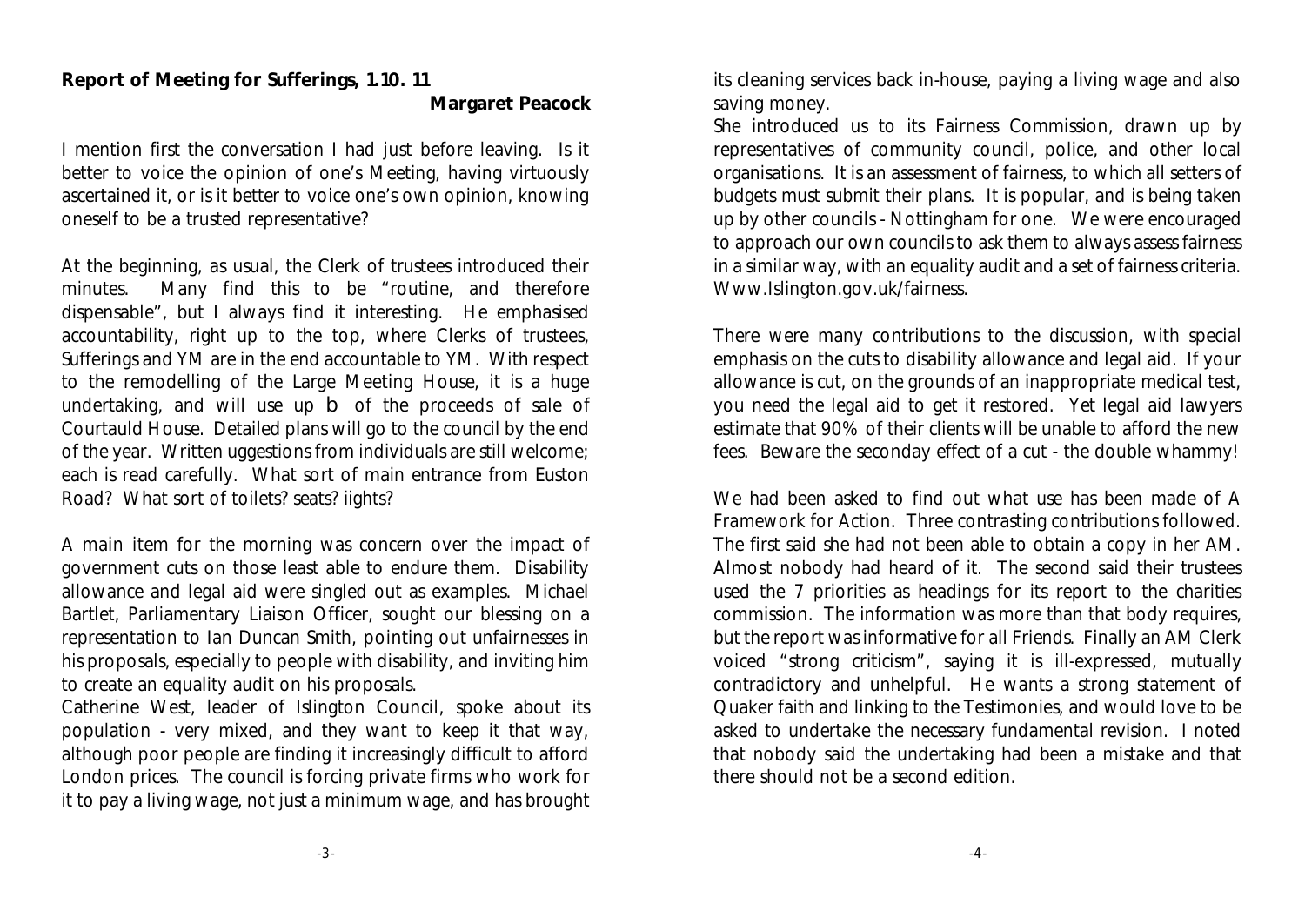The afternoon session on "Strengthening our Meetings" was introduced by Paul Parker, who has produced a checklist under three headings.

- 1. What is the purpose of AM?
- 2. Is your AM fit for this purpose?
- 3. What can FH do to help?

The questions are pertinent and I am sure they will be circulated to all AMs

The purpose and functions of AMs are set out in 4.02 of QFP. Originally they were held within the range of Friends travelling on horseback, and were for the testing of concerns, support of elders and overseers, and for "seeking the will of God in testing times". Yearly Meeting Gathering had 270 children, and was hugely successful at being inclusive. Quaker Life launched there a new resource on children - a lot of help is available to AMs.

It was pointed out that in the days of horseback, business meetings started with a whole hour's worship, and worship **is** the whole purpose, though sadly curtailed nowadays. A picturesque idea was that elders should be like midwives - supporting representatives to Sufferings as well as all committees! Outreach shouldn't be an add-on, but should flow from a vibrant, welcoming, rooted Meeting. It is good to have meetings of all office-bearers, to see what each does, and how it all fits together.

The discussion had opened with the Clerk of Devon AM saying telephone conferencing is the future, but she hated the whole idea. She asked for a set of instructions that would make it really easy. The General Secretary of Quaker Life, Richard Summers, responded that QL is on the ball and would be producing a pamphlet in a couple of months. I responded that West Scotland's instructions were available now, and that in view of our huge distances we are sensitive to our use of petrol energy, and many of us are enthusiastic about saving it, as well as empowering Friends who cannot get to an ordinary AM. As well as the Clerk of Devon, the Recording Clerk asked me for a copy, and I hope that contact with QL will prove mutually inspiring. I came home highly delighted.

Expenses claims for 2011

Please contact John Phillips (john.h.phillips@blueyonder.co.uk) if you wish to claim for expenses that you have incurred on behalf of General Meeting. It is a great help if claims for 2011 are sent to him before the end of the year.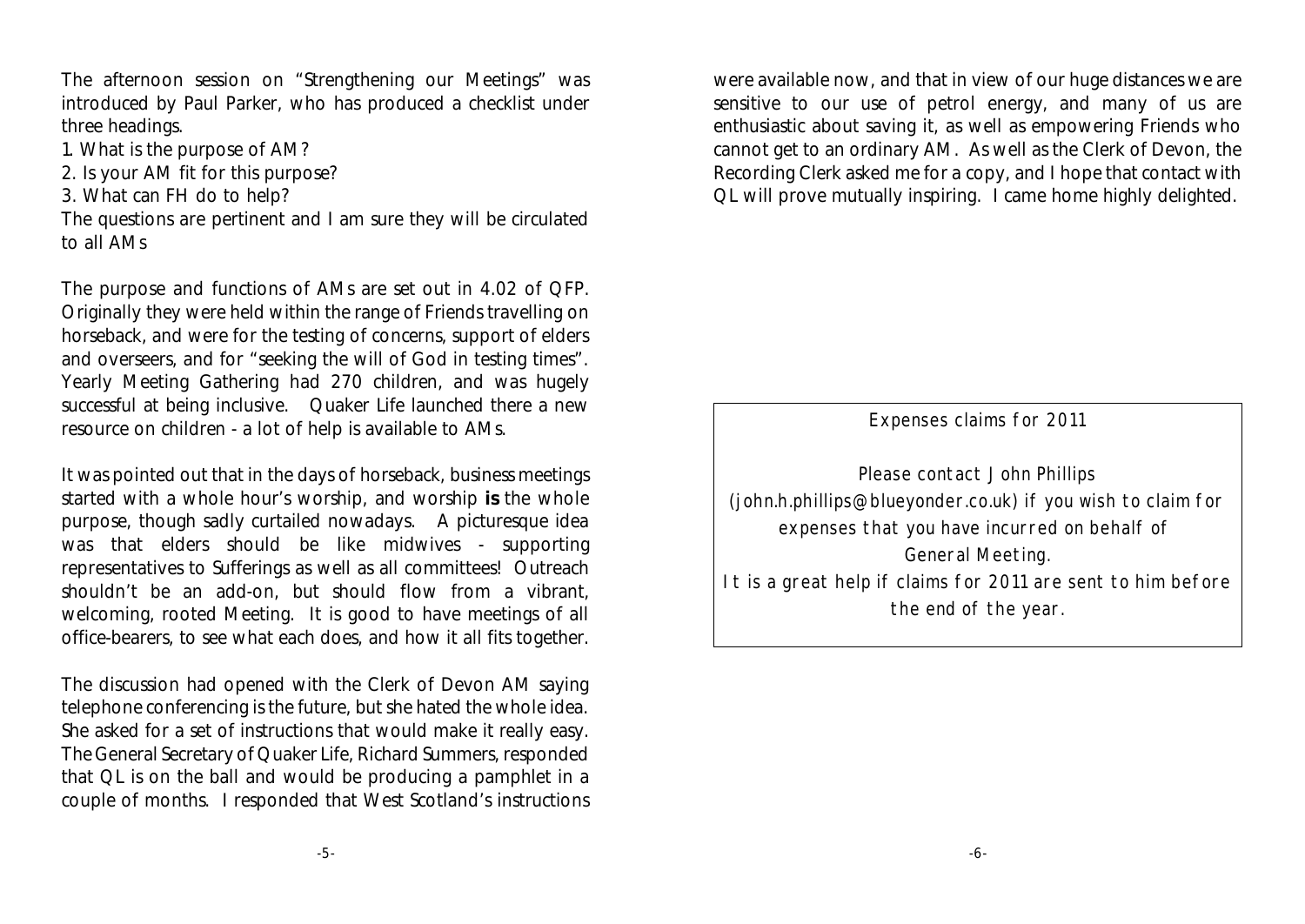#### END OF LIFE ASSISTANCE (SCOTLAND) BILL

David Yelland

In response to Roger Quinn's call in the last Scottish Friend (August 2011) for articles opposing the End of Life Assistance (Scotland) Bill, I should like to give you the views of Milngavie Friends.

Milngavie Friends held a meeting in November 2009 to discuss the question of physician-assisted suicide for the terminally ill. The general feeling was that euthanasia, from both ethical and practical standpoints, should not be legalised.

The terminally ill are in a particularly vulnerable situation, and could feel pressurized into requesting euthanasia to avoid being a burden on their relatives. Making the means of ending life available could also encourage suicide; often suicide is an impulsive action, and patients may be glad that they had not earlier been given the option of euthanasia.

There is also the danger of a slippery slope towards extending mercy killing to groups other than the terminally ill. There would be no logical reason to withhold voluntary euthanasia from the chronically clinically depressed, or from the long-term disabled with an unacceptable quality of life. Hard-pressed medical services could also be under pressure to obtain the consent of next of kin to end the lives of those not able to make a choice but for whom life is demonstrably pointless, such as the elderly demented.

The two medical doctors who were present at the meeting were strongly of the view that good palliative care, that takes into account the views of the patient, was the best way to deal with unbearable suffering. There had been many examples of lives that had been destined to have permanent pain and suffering but within a relatively short time had become enjoyable and worthwhile. There is a real danger that the short-term agony is not properly addressed in the haste to consider ending life. A side-effect of palliative care may hasten death by the use of drugs that are aimed at that suffering, but the principal purpose is to allow the patient to properly express their own humanity as much as possible.

There are deficiencies in the provision of resources for palliative care, particularly with the coordination with other services, and the incentive to invest in improvements in palliative care may be threatened by the extraordinary measures that would have to be brought in to safeguard the practice of euthanasia. The pressure to allocate resources to the improvement of palliative services would be seriously reduced if an instant escape from suffering was readily available. The responsibility for the administration of euthanasia would also downgrade the medical profession, and doctors would be less trusted if they were perceived as potential mercy killers.

One or two Friends seemed prepared to countenance the hastening of death in certain circumstances. However the general sense of the meeting was that the legalisation of euthanasia would be not only unethical but also detrimental to the long-term interests of patients and of society as a whole. Milngavie Friends would therefore be opposed to the passing into law of the End of Life Assistance (Scotland) Bill.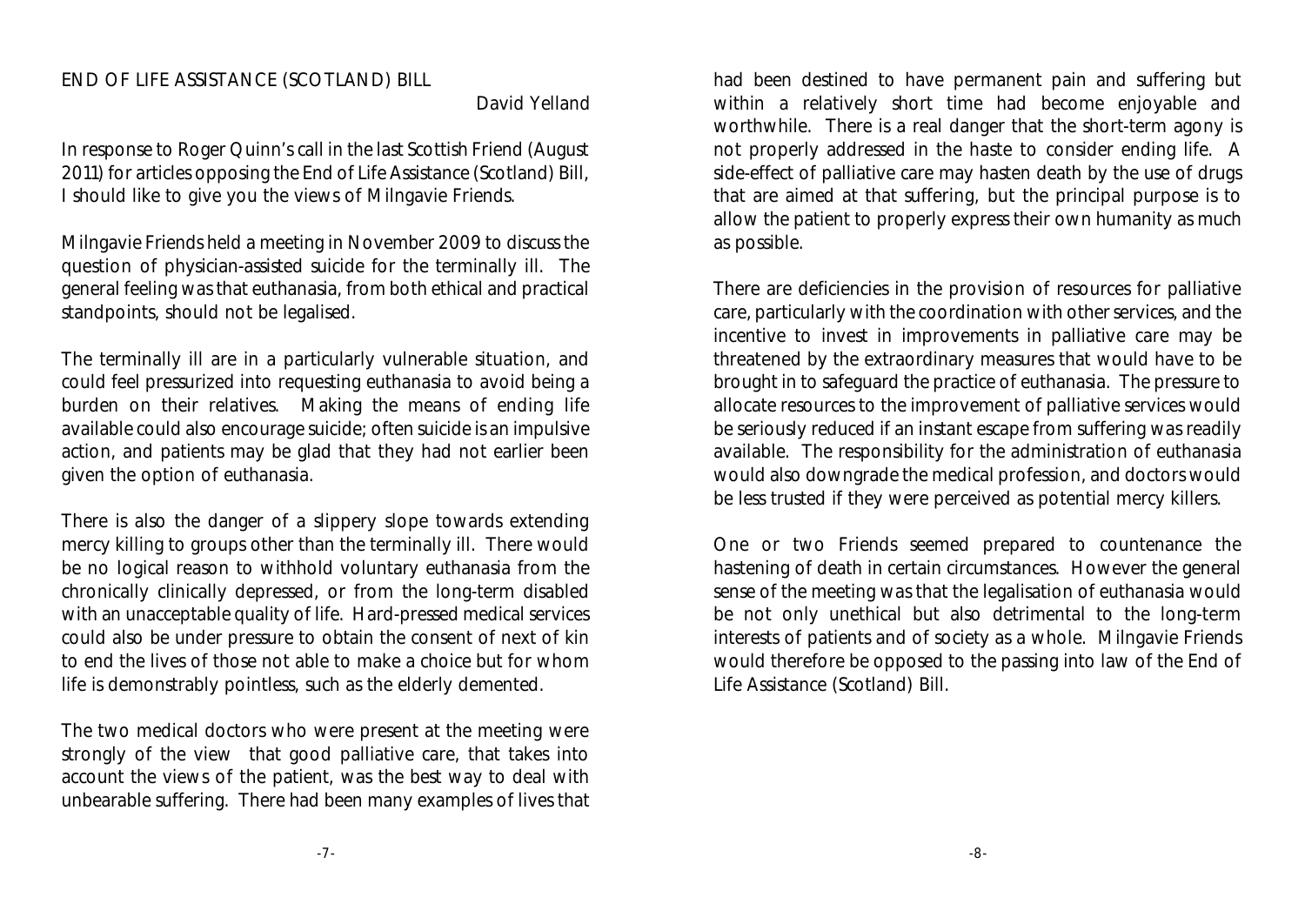#### QUO VADIS QUAKER?

Roger Quinn

I will lift up mine eyes unto the hills, From whence cometh my help, My help cometh from the Lord Which made heaven and earth. He will not suffer thy foot to be moved Behold, he that keepeth thee Shall neither slumber nor sleep.

The recent somewhat one-sided debate over the Assisted Suicide (Scotland) Bill has raised the question — Whither goest thou Quaker in Scotland?<sup>2</sup>

Forty years ago Hugh Doncaster brought his Concern "Our Corporate Commitment" to Friends. Today that commitment is still being questioned by Friends in Scotland.

One hears from time to time comments about long term attenders who have no intention of applying for membership. Yet without their commitment the Society would grind to a halt. Why do these attenders wish to remain attenders? Is it because they do not see the way open to commit themselves to a church which makes no credal statement, believing the Almighty to be too big to be tied into words? And is therefore open to all people regardless of how much or how little faith they have in the Divine? This certainly was the experience of the author, and the lack of definitive Christianity in oral ministry kept him from applying for membership for six years.

By then Dublin days had begun and a spiritual home found in Churchtown Meeting, where Sunday after Sunday the spoken ministry of Charles B. Lamb and other outspoken Christian Friends would be heard.

Why do some of us feel embarrassed when the Name of the greatest teacher the world has ever known is mentioned? Indeed it was said recently that in one Friends' Meeting that the name of Jesus has become unmentionable.

It is unfortunate that this Name has been used all too often for political and personal gain. Should it not be the Dear Name the Rock on which we build our Shield and Hiding Place"? <sup>3</sup>

Today in this country there are Friends who question the religiousness of the Society and the existence of the Divine. In Ireland too there are Friends who claim to be agnostic.  $4$  It is to these Friends in particular that this article is addressed. In the light of the current financial turmoil, to whom will these Friends turn when their income dries up and the greedy masters of the financial universe call in their loans and mortgages? To whom can they cry when their very Lares and Penates  $5$  are fallen? As the situation worsens and both countries apply austerity measures, the one far more Draconian then the other, the words of Abraham Lincoln ring out "I have often been driven to my knees because there was nowhere else to go".

As the Republic of Ireland faces its Dunkerque and we in this country tighten our belts let us remember the words of the Book of Common Prayer - " It is right and our bounden duty that we should at all times and in all places give thanks to our Heavenly Father". <sup>6</sup>

This is a time of opportunity for us all to have a corporate Commitment in what George Fox discovered over three hundred years ago and to share his vision of a great people waiting to be gathered in. For it is when times are hard that people know their need of God. Let us give thanks for this hour of austerity.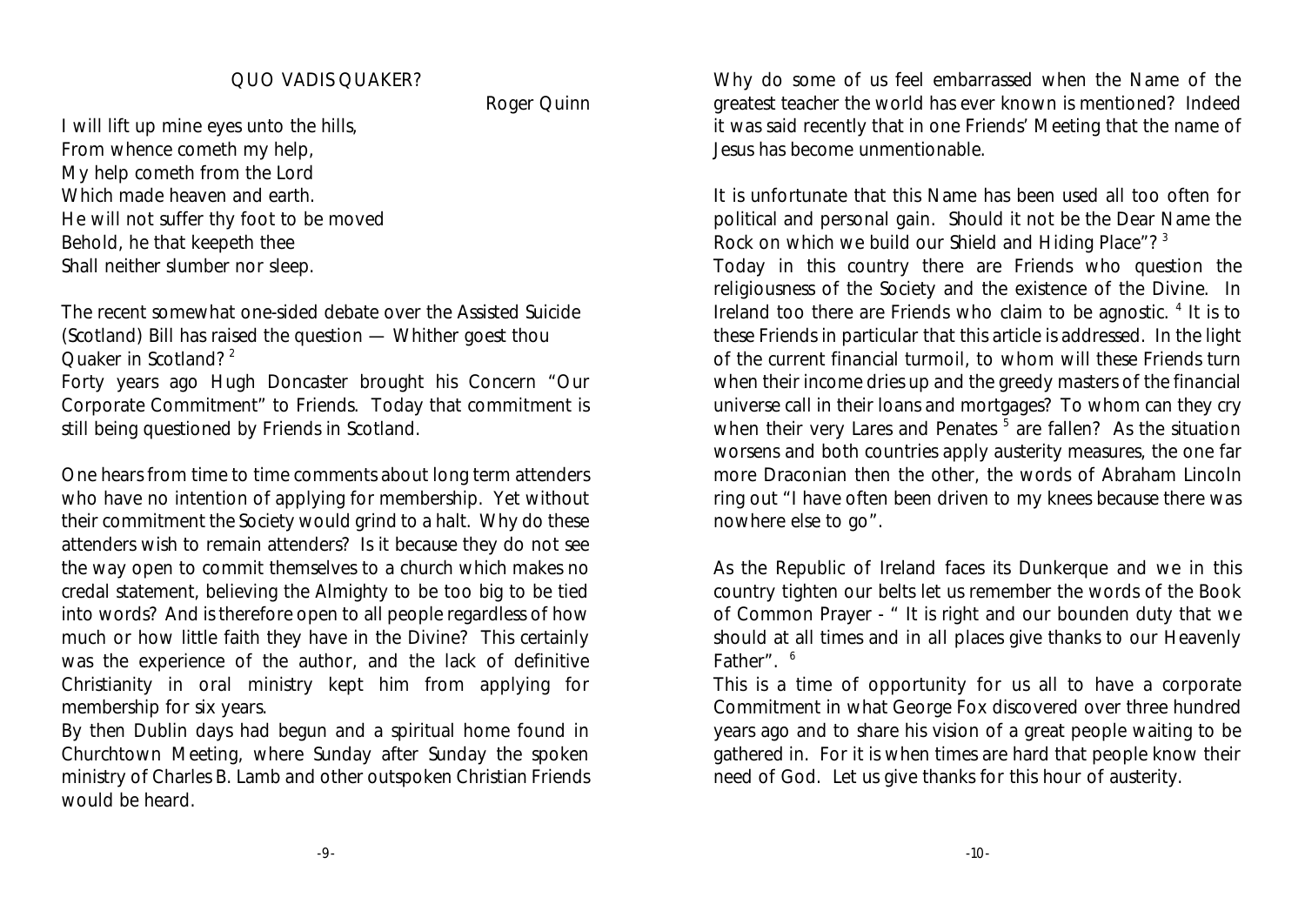#### References

1) Psalm 121 AV

2) Scottish Friend May 2010 August 2010. October 2010 March 2011

3) Hymn 176 A&M

4) Appendix to lYM Minutes 2011 p61—62

5) Lares and Penates - Roman mythological gods of the household, often represented as small statuettes. Modern usage encompasses household valuables

6) Matthew  $5^3$  - NEB



#### **General Meeting for Scotland 10 September 2011 in Glasgow**

**Eva Deregowska**

Sixty-five Friends and Attenders were present, including a representative from the Congregational Federation. Alastair McIntosh, who is our representative on the Iona Community Board, gave a report on its work. He gave a brief outline of the history of the Community, started by George Macleod, who is believed to have had a Quaker family link. The mission of the Community is to make the link between the inspiration from Iona and its historic Abbey, and the lives of people living in deprived communities in Scotland. It has links with many parts of the world and operates in a decentralised manner. The values of the Community include peace, social witness and economic justice.

Bronwen Currie reported on the Northern Friends' Summer Shindig, the residential event for 11-16 year olds from Scotland and the North of England. It took place with 48 young people at Loretto School on the theme of "Got any Change?". Two young people from Ramallah in Palestine attended this year also. For many young people this event may be their only opportunity to experience Quakerism in practice. The depth of spirituality and worship especially in Epilogues can be profound. We were concerned that few 11 year olds attended this year and ask Friends to promote the event to young people in their Meetings.

The Scottish Government has launched a consultation on same sex marriage. We were keen that GM should make a submission to this consultation on the basis of the policy agreed at Yearly Meeting in York in 2009, so the Same Sex Marriage Working Group was asked to prepare a draft submission for consideration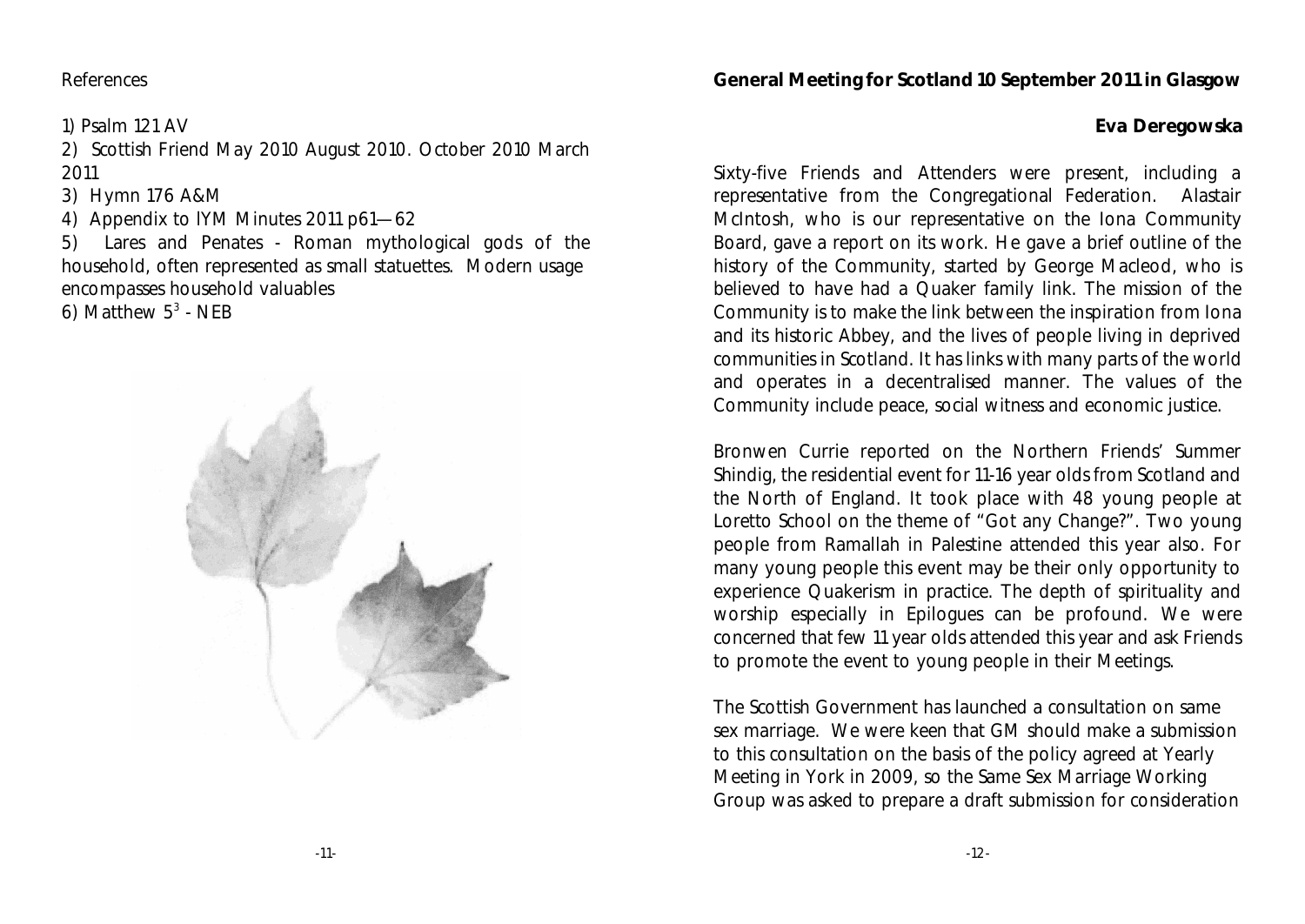by GM in November, in time for submission before the deadline on 9 December. Friends wishing to give their individual input to this process are encouraged to read the online consultation document

(http://www.scotland.gov.uk/Publications/2011/09/05153328/0)

and send any comments to Phil Lucas or respond directly to the questions in the document.

David Turner reported briefly on the work of the Scottish Quaker Community Justice Network. The network was set up by GM over a decade ago to assist Friends with a concern for criminal justice and related issues in Scotland to work more effectively together.

Elizabeth Allen, as member of the QPSW Crime, Community and Justice Group, then spoke about the concern that the Quaker voice should be heard at the Scottish Government level. Criminal justice is one of the priorities of "A Framework for Action". Across Britain, the responsibility for this work comes under the QPSW Crime, Community and Justice group. Much of their work involves responding to legislative proposals at Westminster which do not cover Scotland. Scottish Quakers have no effective mechanism at present for their views on legislation before the Scottish Parliament to be heard. QPSW have accepted that their Crime, Community and Justice Group should be the correct vehicle for considering legislation to the Scottish as well as the Westminster parliament.

 This GM would be the correct body for submitting representations arising from this. GM agreed that it is important that Friends' historic interest and involvement in this field in Scotland should be continued and therefore asked Elizabeth Allen, David Turner, Philip Bryers, Eva Deregowska, Martin Mansell and Mike Nellis (subject to consent) to help discern and report to GM how we can best move forward on this matter, recognising the key role of QPSW and the devolved position in Scotland. We are anxious that we have missed opportunities in the past to respond to major bills, as for example the Criminal Justice and Licensing bill, which has now been passed. A start could be made if Scottish Quakers had representation on the Scottish Joint Faiths Advisory Board on Criminal Justice, and we asked the Clerk to make such a request to them.

It so happened that later in the day we appointed a Friend (Alex Cole-Hamilton) as GM's Parliamentary Liaison person with the remit to identify opportunities for GM to engage with the current political agenda by regular liaison with the Scottish Churches Parliamentary Office and communicate relevant information to the GM Clerk and the convener of the Communications & Outreach Function Group. This could also provide a way of taking this concern forward.

The afternoon session was led by John and Diana Lampen, who described how Rex Ambler developed the Experiment with Light. He had begun by asking whether a process is available to us today to rediscover the life and power which energised and transformed early Friends. The process takes the form of four stages: Mind the Light; Open your Heart to the Truth; Wait in the Light; and, Submit to the Truth. We then went into small groups, where we were led by John and Diana into a "taster" experience of some of the principles underlying the Experiment with Light. Although far too short, this was a powerful and moving experience for many of us, and confirmed the wish of Friends in North Scotland AM to try to persuade John and Diana to come to our AM in Pluscarden next year, where we shall have more time, to lead us in the Experiment.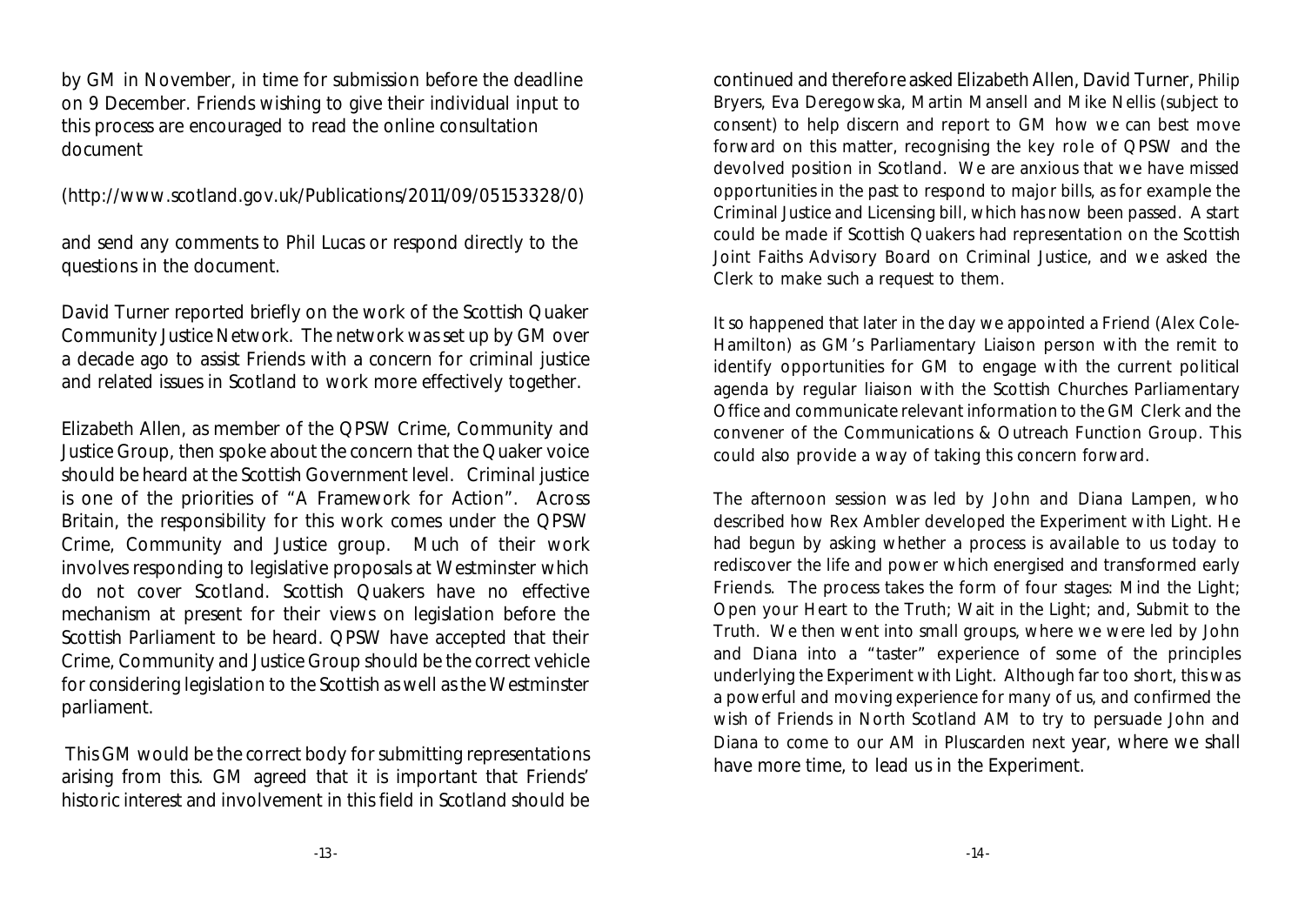#### ACTS Update Margaret Peacock

The main range of Scottish Churches House is now on the market for lease or sale. At the time of the decision it seemed too big a step to get rid of Leighton House as well, so at the last ACTS members' meeting we inspected the building thoroughly and invited ideas for its use over and above reoccupation by ACTS office. It was clear that any remodelling of the building would be very expensive and dependent on the proceeds of sale of SCH.

The Trustees have asked for a nomination from each church to consider together the next step - to provide a rough estimate of the costs of the various suggested uses and, if appropriate, to prepare a remit for an architect to obtain detailed costs. Our next meeting is on  $26<sup>th</sup>$  October, and I think it possible that there may be a decision that expensive alterations to this very solid building could not in the end produce a viable ACTS centre, and the proceeds of sale of SCH could be better spent.

Our next meeting will incorporate a celebration of 21 years of ACTS, with a special service of praise, prayer, reflection and recommitment in Coatbridge Calder parish church at 7-30. Singing will be led by groups from Church of Scotland and Roman Catholic parishes, a Salvation Army band and a Praise band. All are welcome.



Phil Lucas, Convener of the GM Working Group on same sex marriage

You will, I am sure, be aware that the Scottish Government is conducting a consultation exercise on same sex partnership/marriage and that our Yearly Meeting and General Meeting are committed to supporting a change in the law to allow same sex partnerships to be celebrated and registered in our meeting houses, in the name of both our testimony to equality and our stance on religious freedom.

The deadline for responses to the consultation exercise is 9th December. Our GM's response has been drafted and will be considered at General Meeting in Edinburgh on 12 – 13 November. The preamble to our response follows below. Our full draft response is available from me by email or post – phil.lucas1@gmail.com or phone 01368 850227. It will be helpful if you can consider this carefully before we meet next month.

You will also be aware that the Roman Catholic hierarchy have launched an unprecedented attack on the consultation exercise, claiming (quite inaccurately) that marriage law is not the secular authority's responsibility and threatening to withdraw their co-operation from the Government if the consultation goes ahead. They are encouraging their members to support them by mounting a postcard campaign (although the evidence is that 55% of Scottish Catholics support same sex marriage).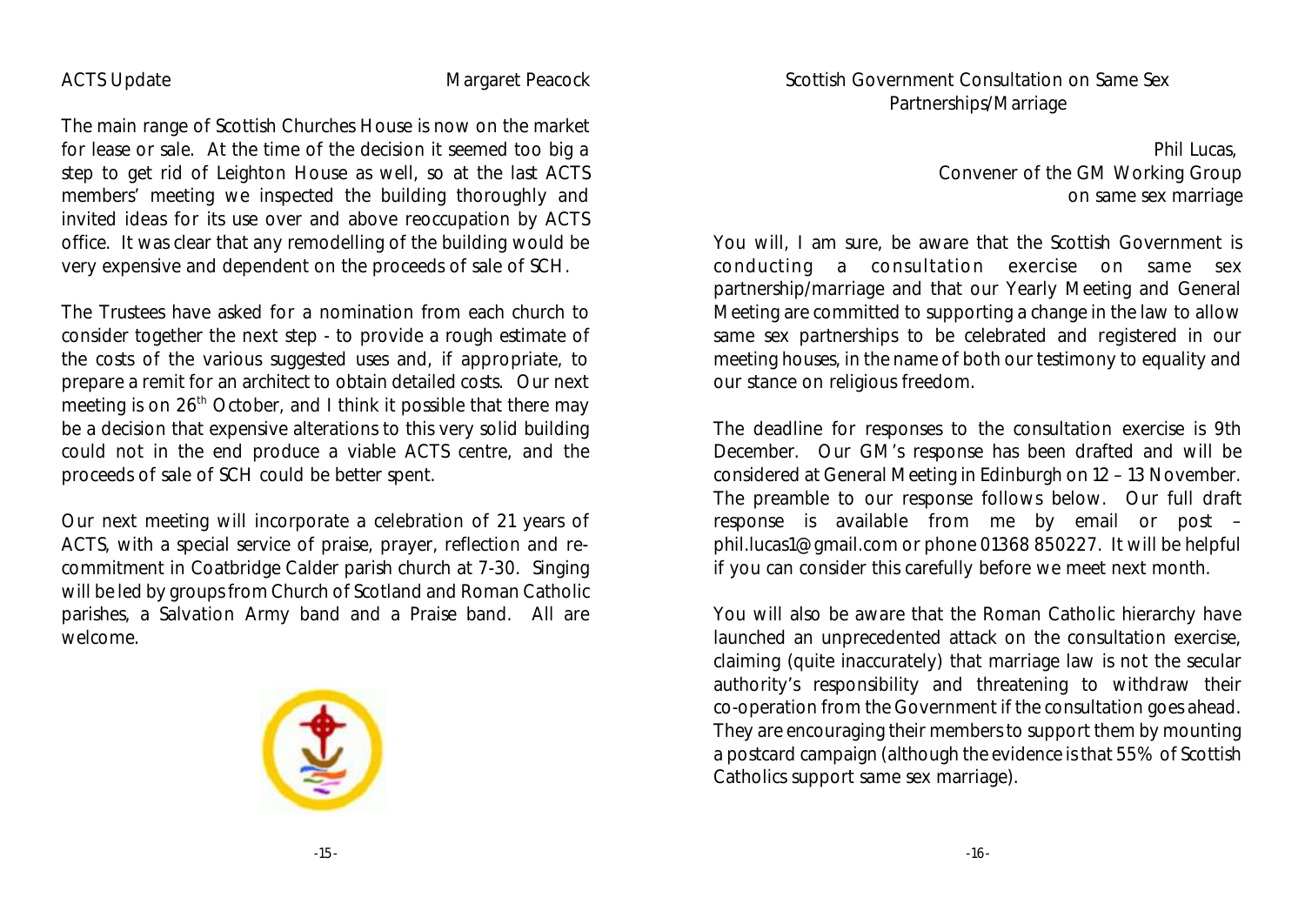Individual Quakers are encouraged to make their own responses in support of the proposed legal change, either by writing a letter or by completing and returning the questionnaire, which can be found at

http://www.scotland.gov.uk/Topics/Justice/law/17867/samesex. If you write a letter (or send a postcard, even) the address is: Scottish Government, Consultation on Same Sex Marriage, St Andrew's House, Regent Road, Edinburgh, EH1 3DG

A general statement to accompany the response submitted on behalf of The Religious Society of Friends (Quakers) General Meeting for Scotland

Quakers are a non-hierarchical and radical Christian body which emerged from the turmoil of mid 17th century Britain. Our faith is living and experiential and we resist defining it in terms of creed or the external authority of holy book or church. Our authority is the light of truth, which many of us call 'God', within each one of us, tempered by the discipline of corporate discernment.

The principles of integrity, equality and religious liberty have always been at the heart of our faith, the latter reinforced by our experience of being a persecuted minority. These principles now lead us to welcome the Scottish Government's consultation on same sex marriage and civil partnership and to support strongly the mooted changes to the law. We believe that a just and stable civil society is built upon stable and committed relationships between individuals – relationships anchored in love and respect. We believe, furthermore, that such deep relationships reflect the love of God as we understand this.

We have for centuries held religious ceremonies to ask for God's blessing on couples who seek to commit themselves to each other in marriage and have had the right to register such marriages within the context of worship. Our recent corporate experience is that lesbian and gay couples can demonstrate in their relationships the same committed and often life-long love for each other as can opposite sex couples. Within the past twenty years we have agreed to celebrate such committed same-sex partnerships in the context of our meetings for worship and to regret that current law prevents such partnerships being recognised in the same way as other sex marriage. Same sex couples do not have equality or religious freedom in this important respect.

Quakers have been strongly supportive of civil partnership legislation, appreciating the valuable contribution that this has made in implanting the recognition of the equal rights of all throughout our society. However, we are also aware that this legislation itself, however welcome, implies a form of discrimination against same sex couples. We have become aware of how such couples feel about the separateness of the "civil partner" description that is applied to them, and about the discrimination that is implied in legislation that permits churches and faith groups to hold religious ceremonies of registration for those embarking on marriage, but not for those entering same sex partnerships. This is a matter not only of equality but, just as importantly, of religious liberty.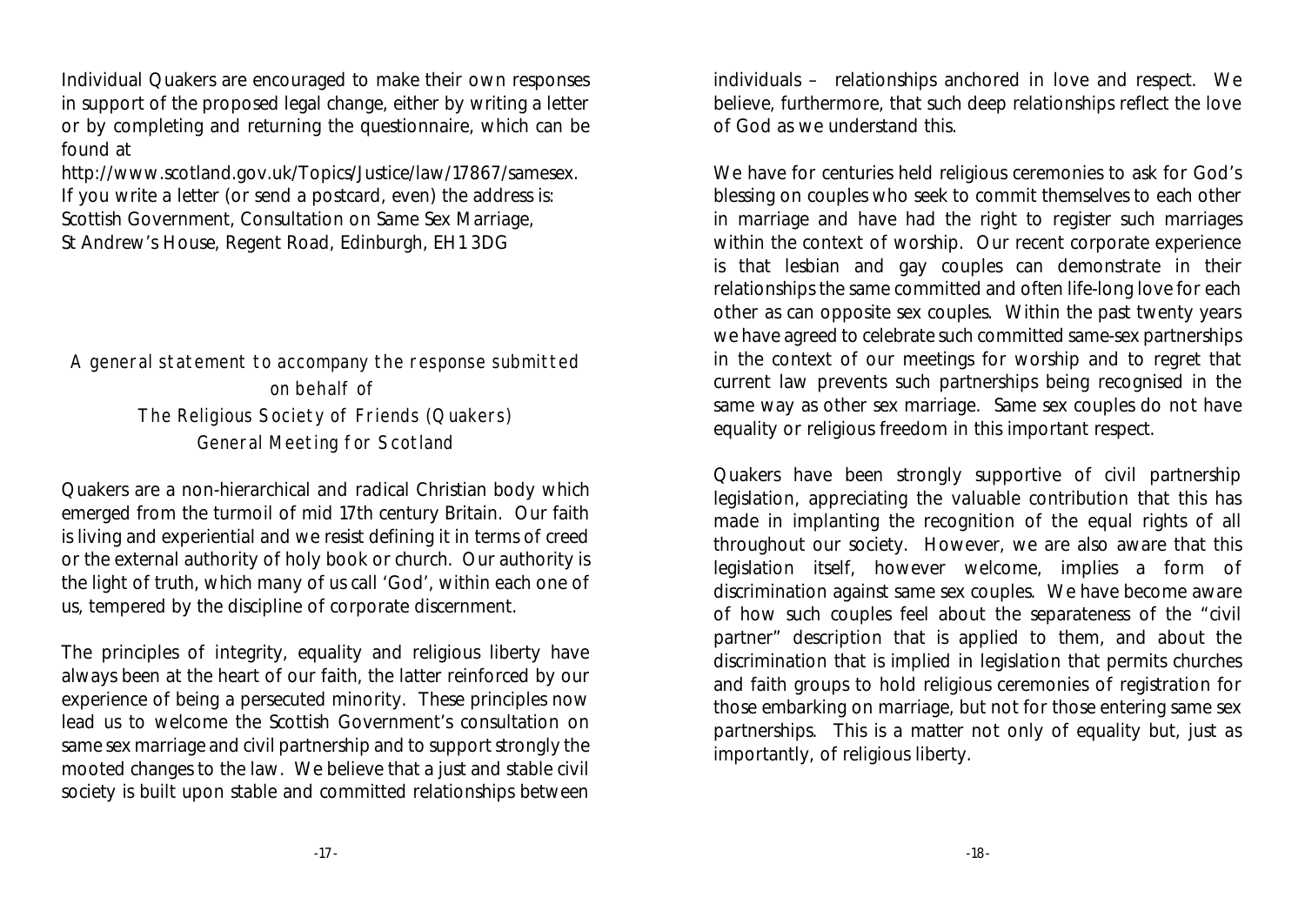In consequence of this the annual gathering of British Quakers (Quakers in Scotland, Wales and England) agreed two years ago that henceforth (though without breaking the law) we should treat all couples equally when they are seeking marriage, and when they seek God's blessing for their union within their Quaker worshiping communities.

It is fundamental to Friends' understanding of the solemnisation of marriage that those who are marrying should make their marriage promises in front of their friends and in the presence of God, seeking God's blessing on their union. We continue to uphold the insight of George Fox, one of the founders of Quakerism, who wrote (1669) that

"… the right joining in marriage is the work of the Lord only, and not the priests' or the magistrates'; for it is God's ordinance and not man's, and therefore Friends cannot consent that they should join them together: for we marry none; it is the Lord's work, and we are but witnesses."

Marriage is to be celebrated; it should be available for all committed couples who seek it.

We do not wish to see our own discernment of what is right imposed on those of other religious faiths which are not yet ready to take this step. We seek a permissive law which allows religious freedom, and therefore which allows the possibility of same-sex couples marrying within a religious context if that is what both they and their religious communities wish, while not putting anyone in a position where they have to act against their conscience.

**Silver Wedding Celebration**

Introducing its chapter on marriage, Quaker Faith and Practice (16.03) quotes:

"We think it right to remind our members of the ancient testimony of our Society, that marriage is not a mere civil contract, but a religious act."

> *Yearly Meeting in London, 1848 - possibly a response to the new institution of national registration of marriages in England initiated by an Act of 1837.*

Diane and Bryan Bowes made their civil contract in 1985 but felt it inadequate with the lack of any religious backing. Coming to the  $25<sup>th</sup>$  anniversary they were at last able to fill this gap at a special meeting held by Milngavie Local Meeting after its normal Meeting for worship on Sunday 9<sup>th</sup> October. The form of the Meeting and wording of the vows were based on that of a Meeting for Marrriage without its legal trappings and indeed it could well be said that the couple conducted the Meeting themselves. The vows (which included a reference to the happiness of the past 25 years together) were inscribed on a certificate which was duly witnessed by those present.

The passage from QFP given above is only part of a paragraph which goes on to say how important the religious ceremony is. But the earlier QFP (para. 16.02) quotation from Thomas Ellwood " We sensibly felt the Lord with us and joining us, the sense whereof remained with us all our lifetime and was of good service and very comfortable to us on all occasions" probably best expresses the outcome for Diane and Bryan. Our prayers and good wishes go with them.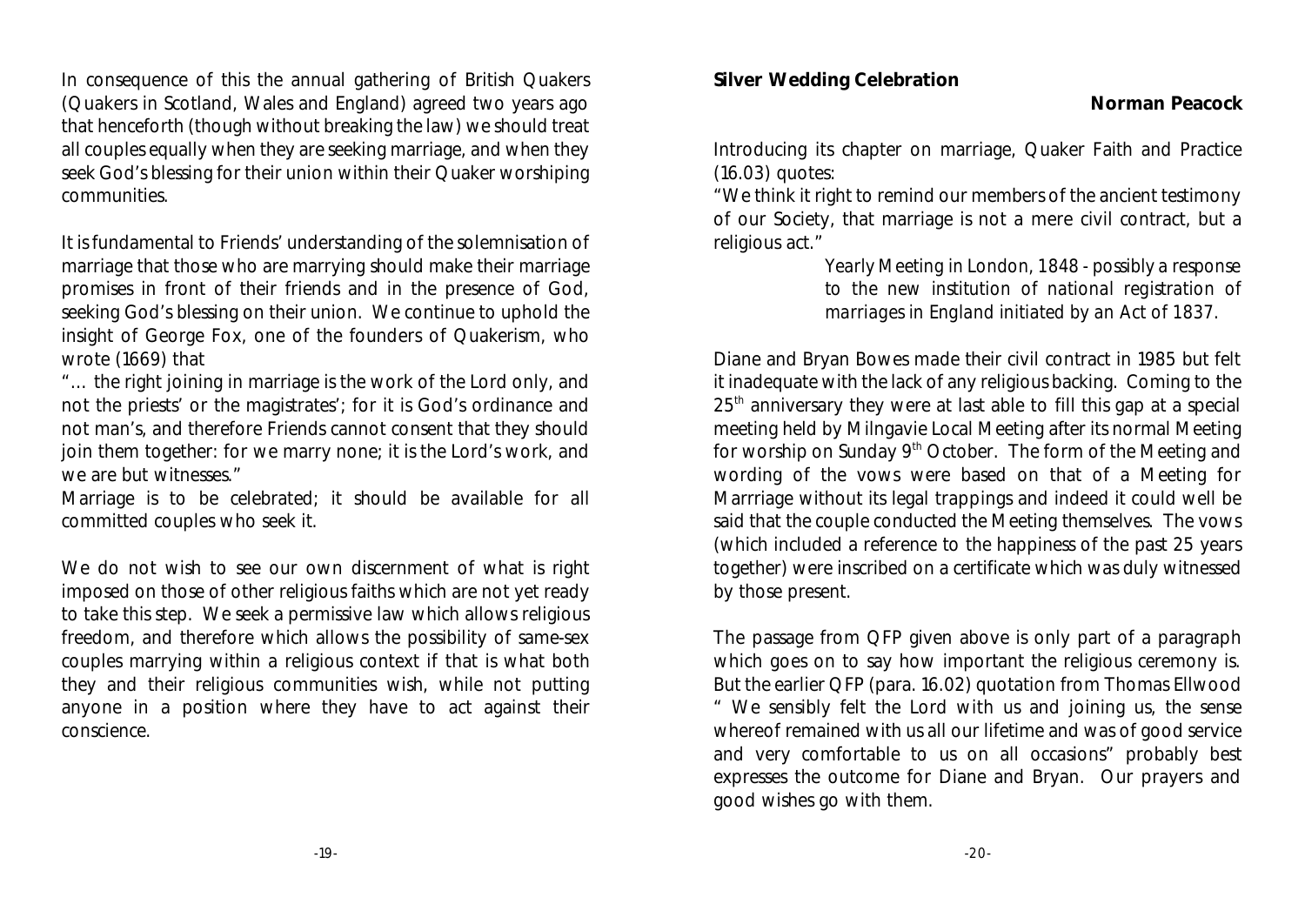| <b>Residential General Meeting</b><br>$\approx$<br>please see back pages for main agenda and information.                                                                   | Meals - (please complete and return this, to help us<br>$\approx$<br>with numbers, even if you do not require accommodation.<br>Meals are free.)                                                             |
|-----------------------------------------------------------------------------------------------------------------------------------------------------------------------------|--------------------------------------------------------------------------------------------------------------------------------------------------------------------------------------------------------------|
| Booking Form - please return to<br>John Fox, 24/5 Sinclair Place, EDINBURGH, EH11 1AN<br>Tel 0131-337 6846 - email: foxarch@btinternet.com<br>by: Friday 21 October or ASAP | No. of adults $G$ No. of children $G$<br>Saturday lunch $G$ Saturday dinner $G$ Sunday lunch $G$<br>(All meals will be vegetarian. Attempts will be made to<br>maximise fair trade and organic ingredients.) |
| Accommodation with Friends - please tick what applies:<br>I/we would like overnight accommodation for<br>Friday $G$<br>Saturday $G$                                         | Vegan? $G$ Allergy? $G$ - Please specify                                                                                                                                                                     |
| I/we have own transport and are willing to stay with a<br>Friend outside Edinburgh $\mathsf G$                                                                              | Name(s): ___________________________________                                                                                                                                                                 |
| G<br>I am happy to share a bedroom<br>(if you wish to suggest with whom, please do so)                                                                                      | Post code: , , , , , , , , , , , , , , Telephone: , , , , , , , , , , , , , , , ,                                                                                                                            |
| G<br>I do NOT wish to share a bedroom                                                                                                                                       |                                                                                                                                                                                                              |
| Please indicate any particular requirements:<br>e.g. no stairs.                                                                                                             | Children and Young People:<br>Child care can be arranged, and the activity will depend upon<br>the ages of the children.<br>Do you require childcare? If so, please give name(s) and age(s):                 |